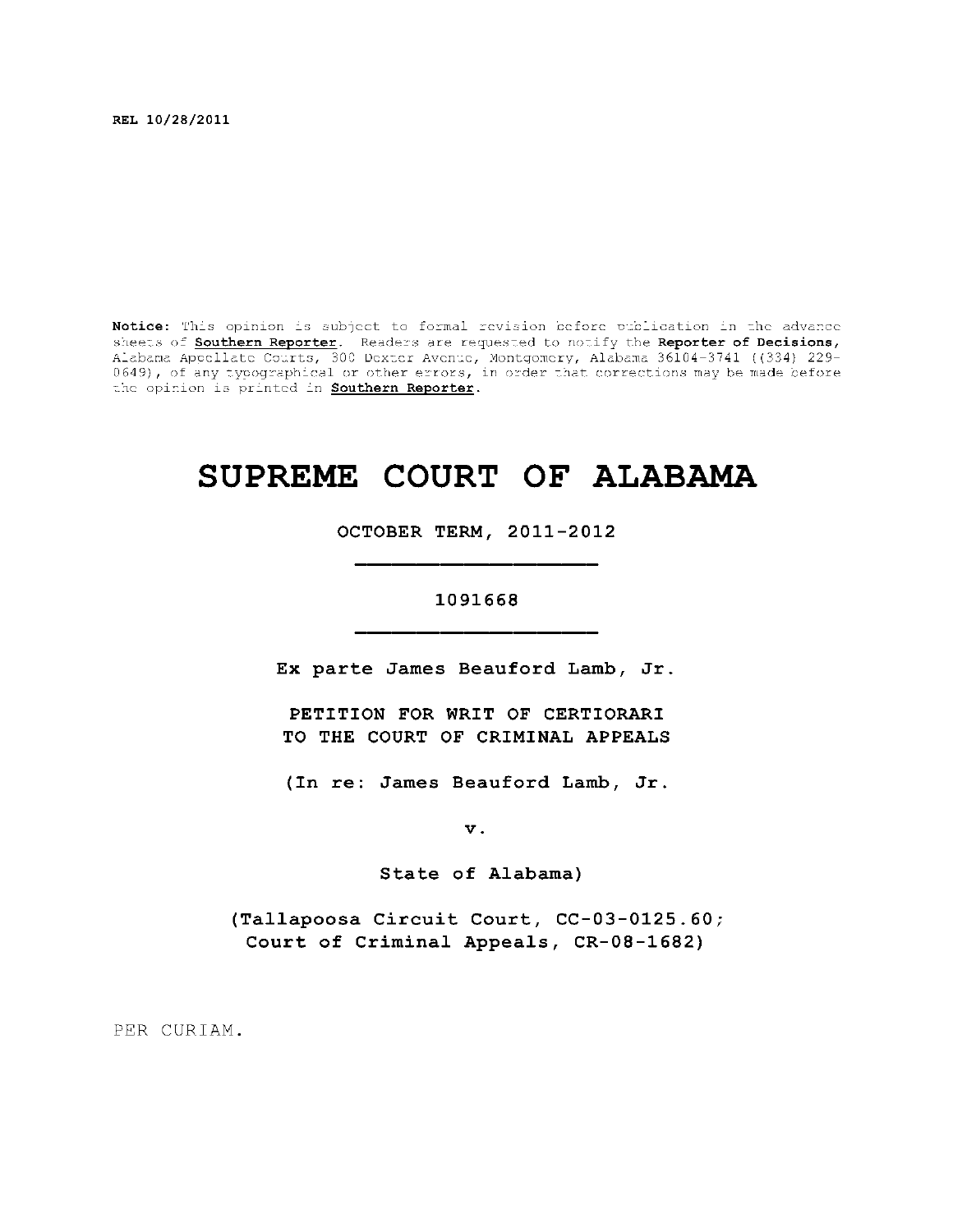James Beauford Lamb, Jr., filed a petition for a writ of certiorari asking this Court to review the Court of Criminal Appeals' affirmance of the Tallapoosa Circuit Court's summary dismissal of his Rule 32, Ala. R. Crim. P., petition challenging his 2004 conviction for first-degree sexual abuse and his sentence of 10 years in prison. See Lamb  $v$ . State, [Ms. CR-08-1682, June 25, 2010] So. 3d (Ala. Crim. App. 2010) .

This Court granted Lamb's petition to decide the following issue: Whether the trial court erred in entering a judgment based on an amended written jury verdict resulting from the fact that the polling of the jury reflected a verdict different from the original written jury verdict and arrived at after conferring with seven members of the discharged jury, who had left the presence and control of the court and were recalled. Lamb contends that the Court of Criminal Appeals' affirmance conflicts with Hayes v. State, 44 Ala. App. 499, 214 So. 2d 708 (1968), which held that once the jury has been discharged and has left the court's control, the jury could not properly be resummoned to correct or amend an insufficient verdict and that the judgment entered on the amended verdict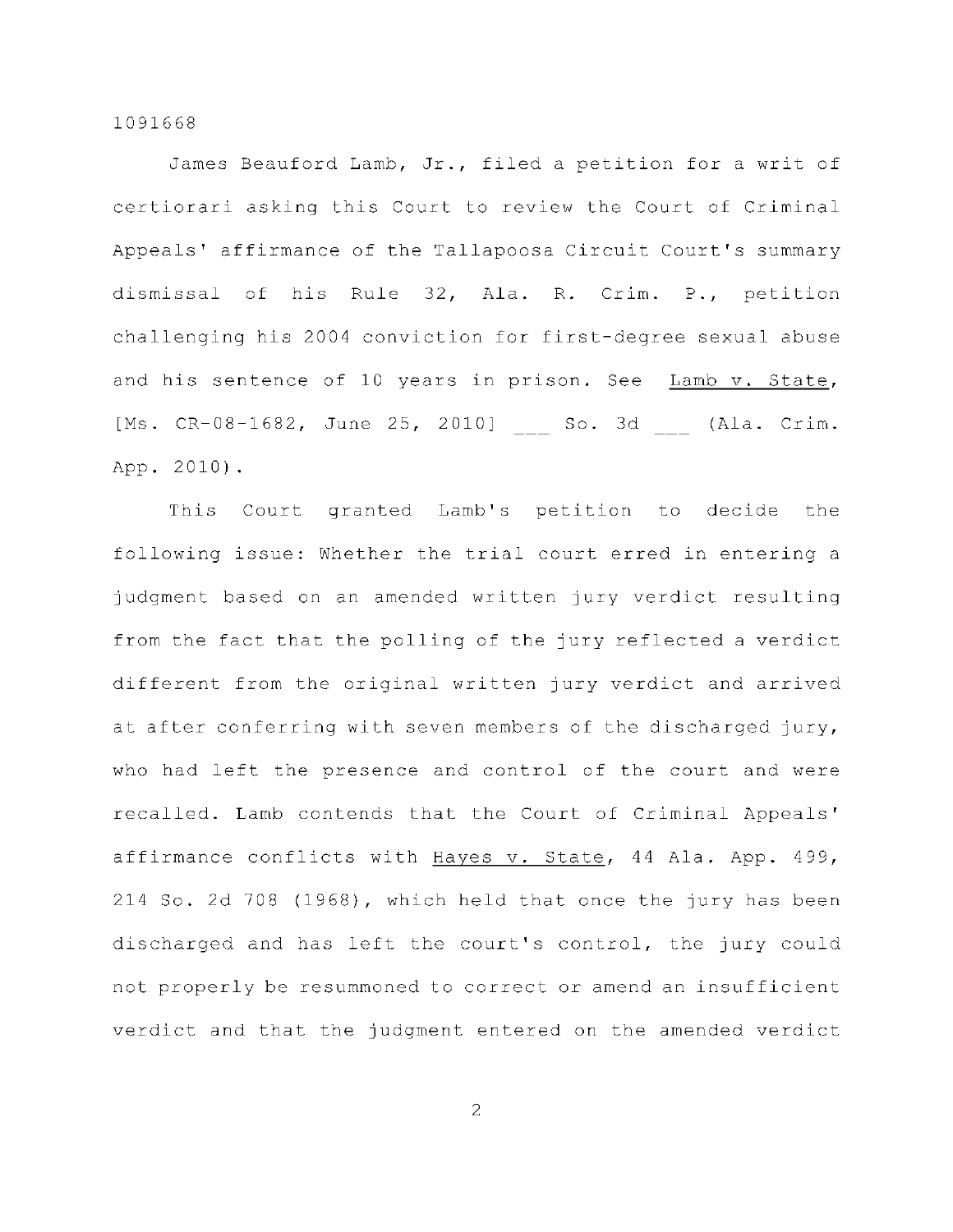of that recalled jury must be reversed. Because we hold that a conflict does exist and that the rule in Hayes does apply to this case, we reverse the judgment of the Court of Criminal Appeals .

#### Facts and Procedural History

Lamb was charged in a four-count indictment and his case tried before a jury.<sup>1</sup>

"When the jury returned its verdicts, the jury foreman orally announced guilty verdicts on counts I, II, and III. When the circuit court asked for a verdict on count IV, the foreman stated that he had signed the wrong designation on this verdict form. The circuit court instructed the jury to return to the jury room to correct this error. When the jury returned, the foreman orally announced a 'not-guilty' verdict on count IV."

Lamb v. State, So. 3d at (footnotes omitted). The court then proceeded to poll the jury for the record as to its verdict on the three counts on which it had found Lamb guilty. The court polled each juror only once as to all three counts rather than count by count. After polling the jury, the court discharged the jury, and the jurors left the courtroom.

<sup>&#</sup>x27;Lamb was charged with first-degree rape, first-degree sexual abuse, and incest with regard to one victim (counts  $I$ , II, and III) and with second-degree sexual abuse as to another victim (count IV). Only issues relating to count II -- the first-degree-sexual-abuse conviction  $--$  are before us.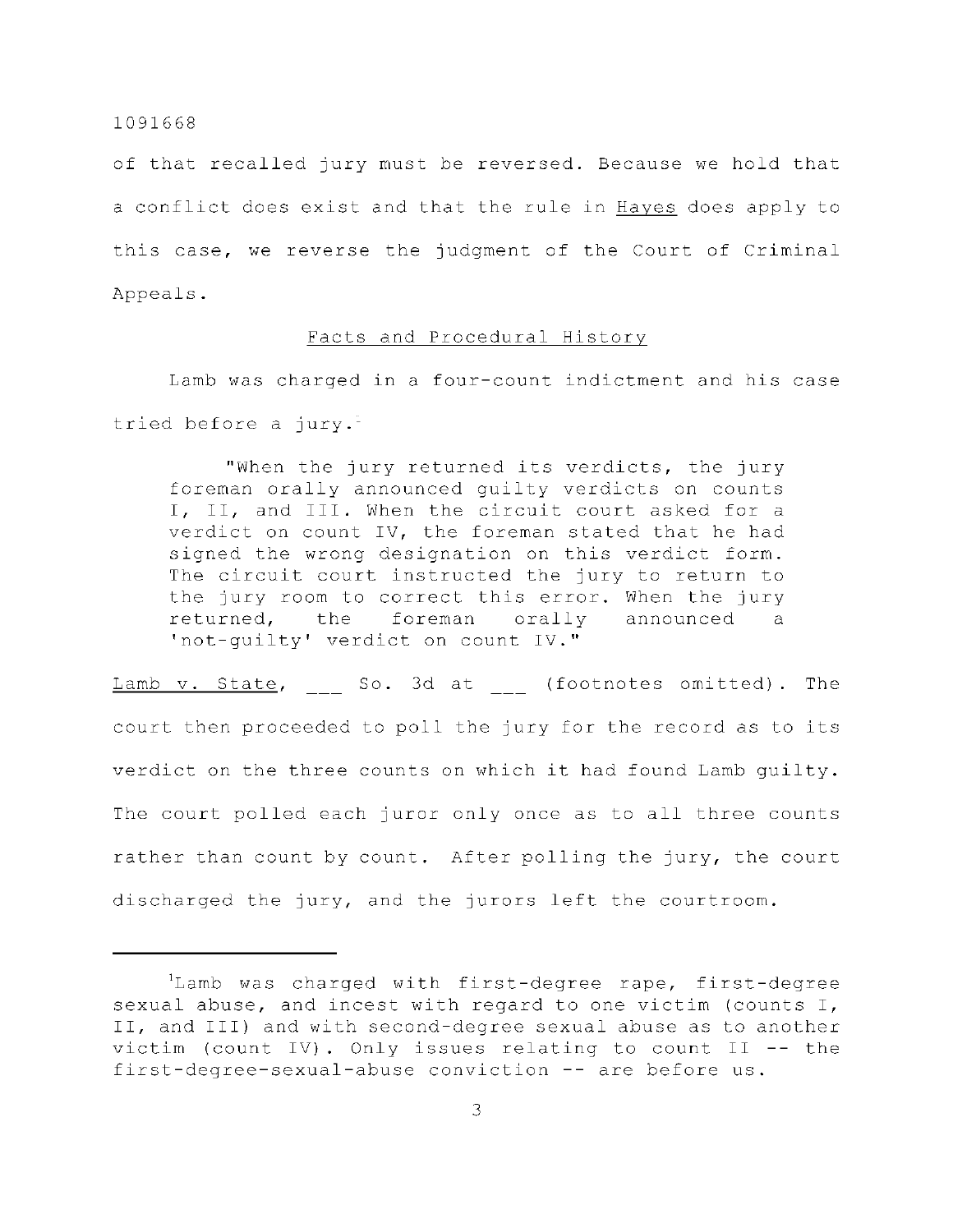"When the circuit court proceeded to formally adjudicate guilt, it noticed that the verdict form for count  $II$  -- the first-degree sexual abuse of J.M. -- was signed by the jury foreman as 'not guilty' -- as opposed to what the foreman had orally announced in open court -- 'guilty.'

"The trial court reassembled the jury but was able to locate only 7 of the 12 members, one of whom was the foreman. The circuit court asked the seven jurors to correct the verdict for count II of the indictment. After some discussion, the foreman indicated that the jury's verdicts were quilty as to counts I, II, and III, and not guilty as to Count IV. At the circuit court's direction, the foreman changed the verdict form for count II to read 'guilty.' "

 $Lamb$ , So. 3d at (citation to record omitted).

This Court granted certiorari review to determine whether the trial court erred in dismissing Lamb's Rule 32 petition challenging his conviction, entered on an amended written verdict necessitated by a conflict between a polled verdict and the original written verdict and arrived at by the trial court after conferring with seven members of the discharged jury .

As the trial court was formally adjudicating quilt for each of what it understood to be the three quilty counts, the court stated:

"All right. As to count two -- well, it was my understanding that they announced guilty on count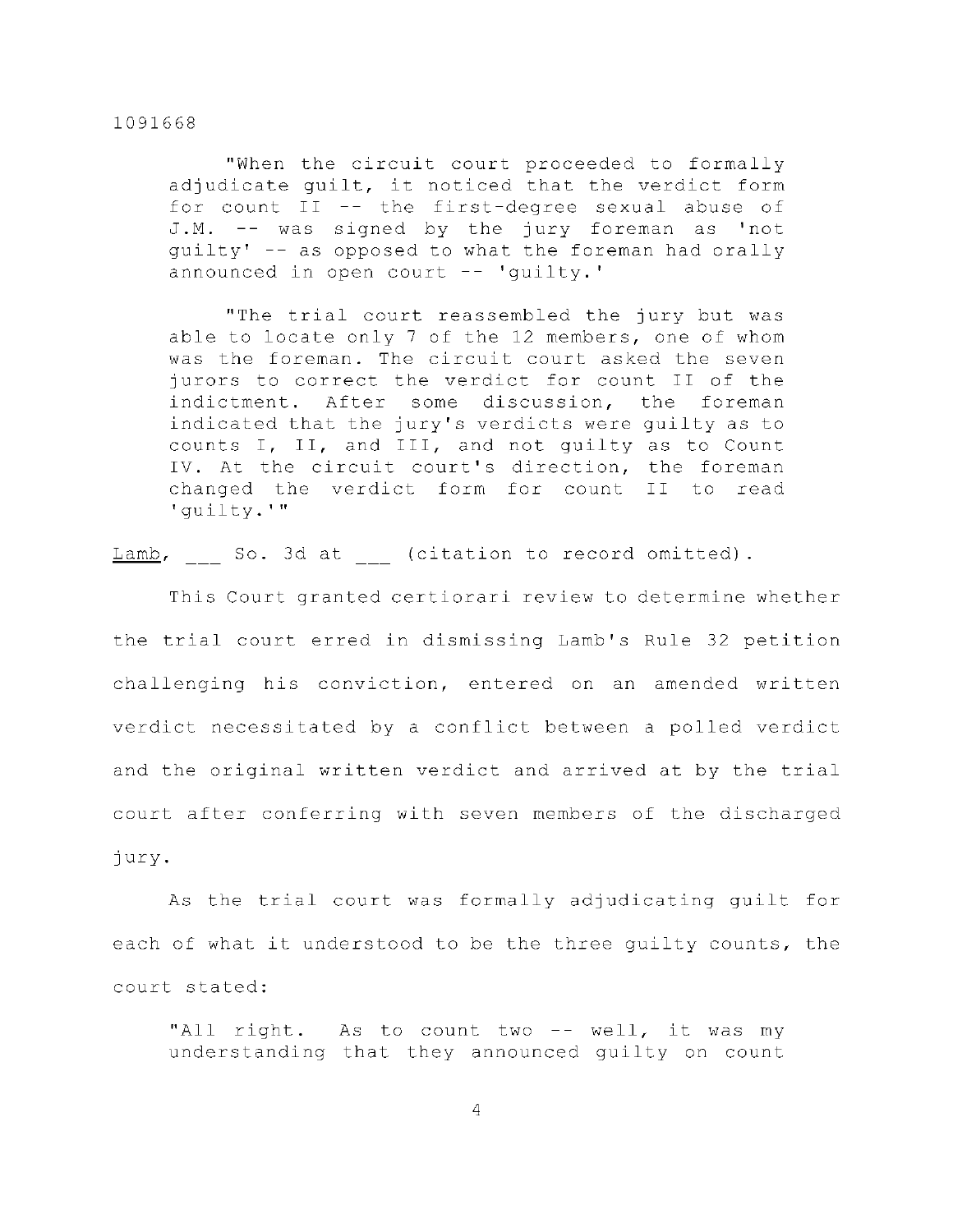two. I thought I saw this in here. I thought I saw it. They've got a not guilty signed in count two, and they've got  $-$  and then they changed the one in count four. This was not  $-$  they signed it. We will go on. "

Upon completing the adjudication, the court assembled seven members of the discharged jury, as many members of the jury as could be found remaining in the courthouse; one of those seven was the jury foreman. The court then inquired of the jury foreman :

"THE COURT: Let me just ask for clarification. You're the foreperson. We've got the jury back, some of them. We have got the foreman back in here, primarily. The foreperson.

"Mr. [Foreman], when you announced your verdict on count two, you announced guilty. Okay? However, verdict form number two is signed under the not guilty .

"THE FOREMAN: That's what happened was I signed that one instead of count four. That's how that  $miskake -$ 

"THE COURT: Okay. So is it the understanding, then, the vote was quilty on count two and not quilty on count four?

"THE FOREMAN: That is correct.

"THE COURT: I'm going to let you correct this one, then, for me so that we will have it in proper form .

"THE FOREMAN: I'm sorry, Your Honor. I've never done this before.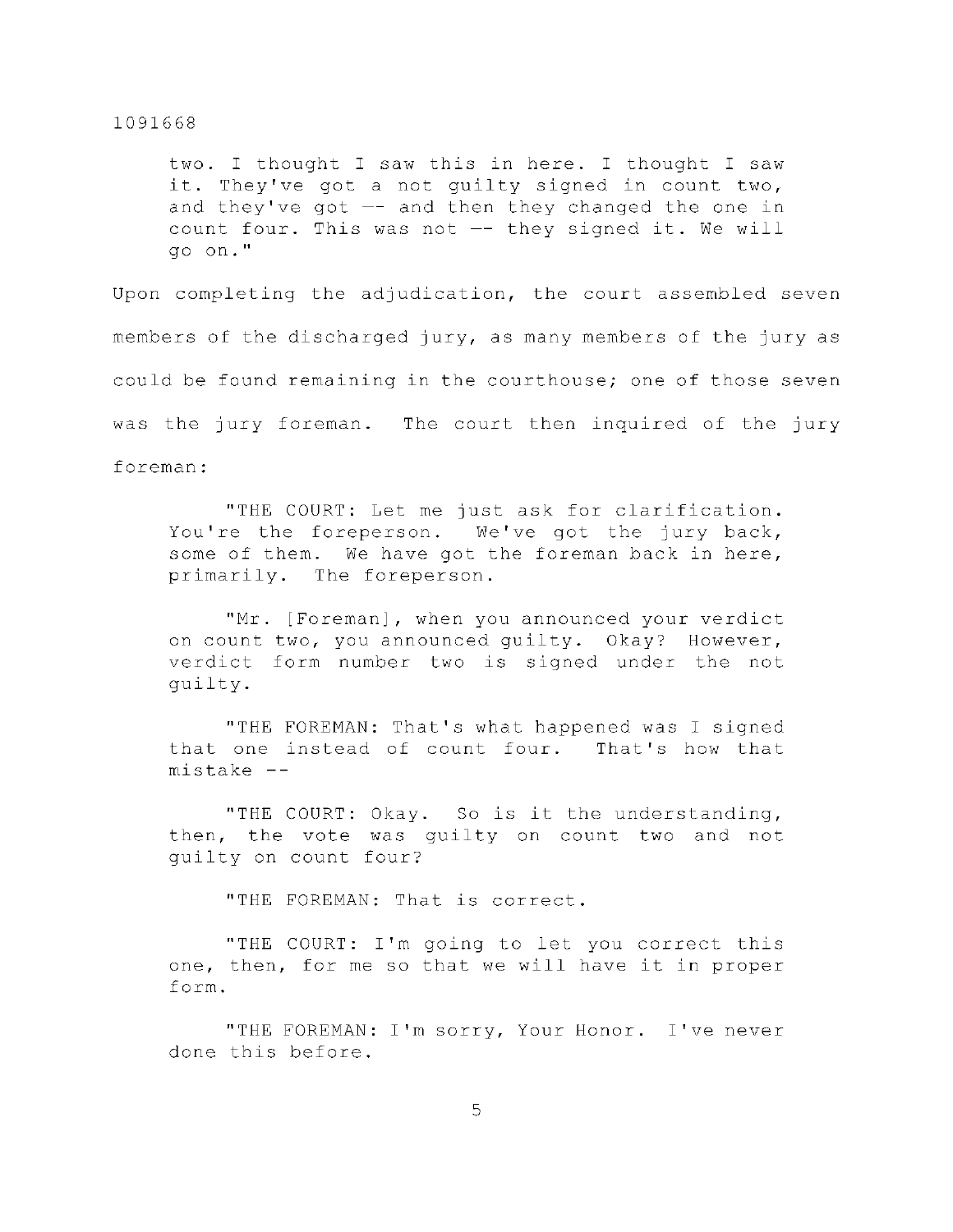"THE COURT: That's all right. No problem at all .

"THE FOREMAN: I think what confused me, Your Honor, was the first and second degree between counts two and four. And that's where I got confused on it. One is first degree; the other is second degree.

"THE COURT: All right. I understand that, then.

"THE FOREMAN: Okay.

"THE COURT: All right. Now, I note that I was only able to catch seven of the jurors. However, when I polled the jurors for the Record, I asked them pertaining to the three counts that they had found the defendant quilty on, was this their true verdict. And they said that it was. I did not specify the three counts that y'all found him quilty on. That's correct?

"THE FOREMAN: Yes,  $\sin$ ."<sup>2</sup>

The record shows that before to being discharged, the jury was polled as to its verdict of guilty on three of the four counts. Further, the record makes clear that only after the jury was discharged did the court read the verdict form for count II, which the jury foreman had signed under the "not quilty" option. In seeking to correct the discrepancy between the oral verdict and the written verdict, the court reconvened

 $2$ Further review of the record indicates that the trial court did in fact specify "counts I, II, and III" before polling the jury.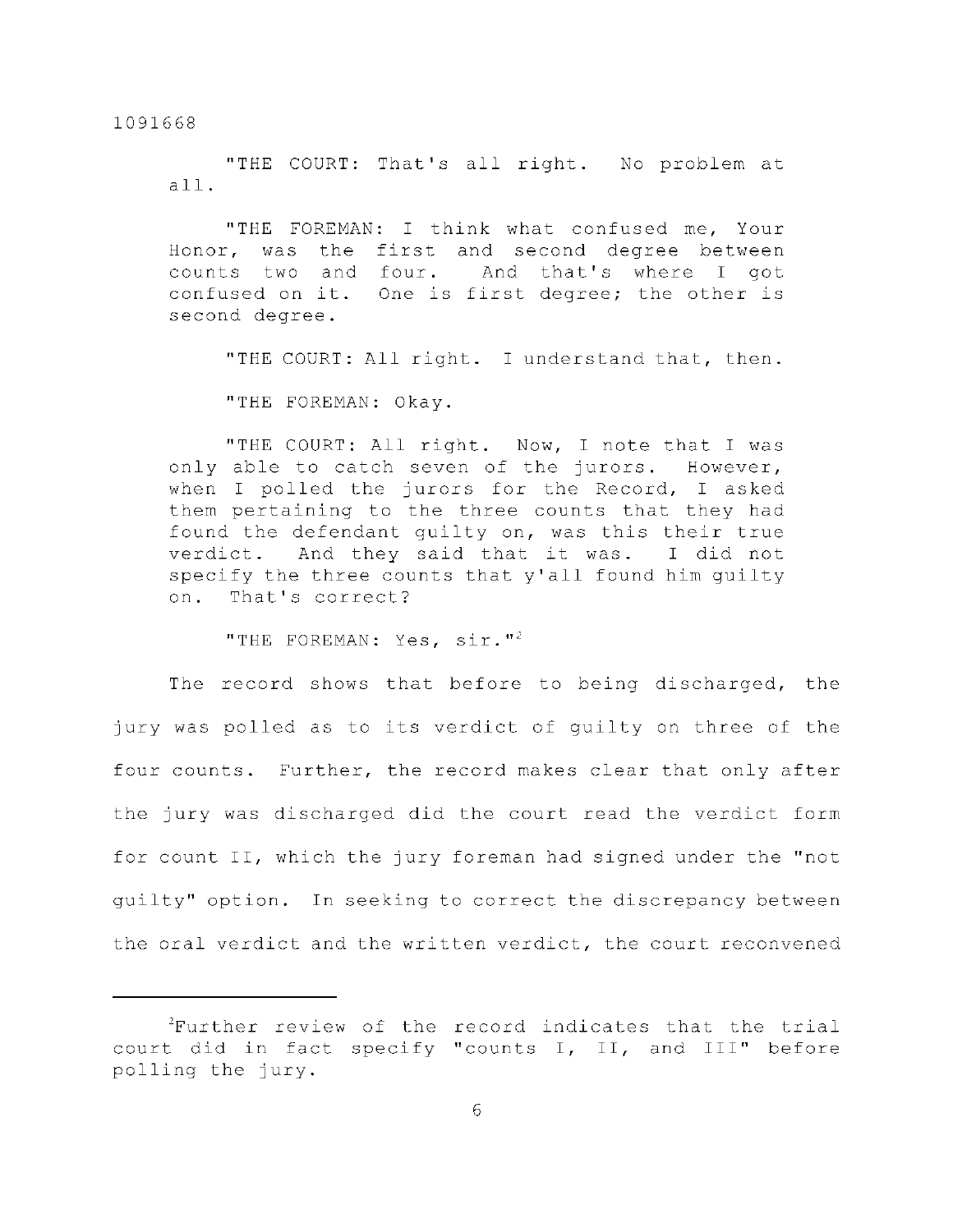seven of the discharged jurors, including the foreman, and corrected the verdict form based upon the testimony of the jury foreman and a re-polling of those seven jurors.

#### Standard of Review

The operative facts are not disputed; thus, we are presented with a question of law. The standard of review for pure questions of law in criminal cases is de novo. Ex parte Key, 890 So. 2d 1056, 1059 (Ala. 2003).

#### Discussion

"Until a jury has been discharged, it is within the power of the trial court to direct it to correct its verdict so as to make it appear in proper form." Preferred Risk Mut. Ins. Co. v. Stuart, 395 So. 2d 980, 986 (Ala. 1981) (citing Robert P. Stapp Mach. Co. v. Russell, 277 Ala. 84, 167 So. 2d 167 (1964)). In fact, the trial court did just that in this case. When the jury first presented its verdict but before the verdict was placed on the record, the jury foreman informed the court that he had signed the incorrect line on the verdict form for count IV, and the jury was allowed to retire to correct this error. However, despite knowing of the confusion with the four verdict forms, neither the court nor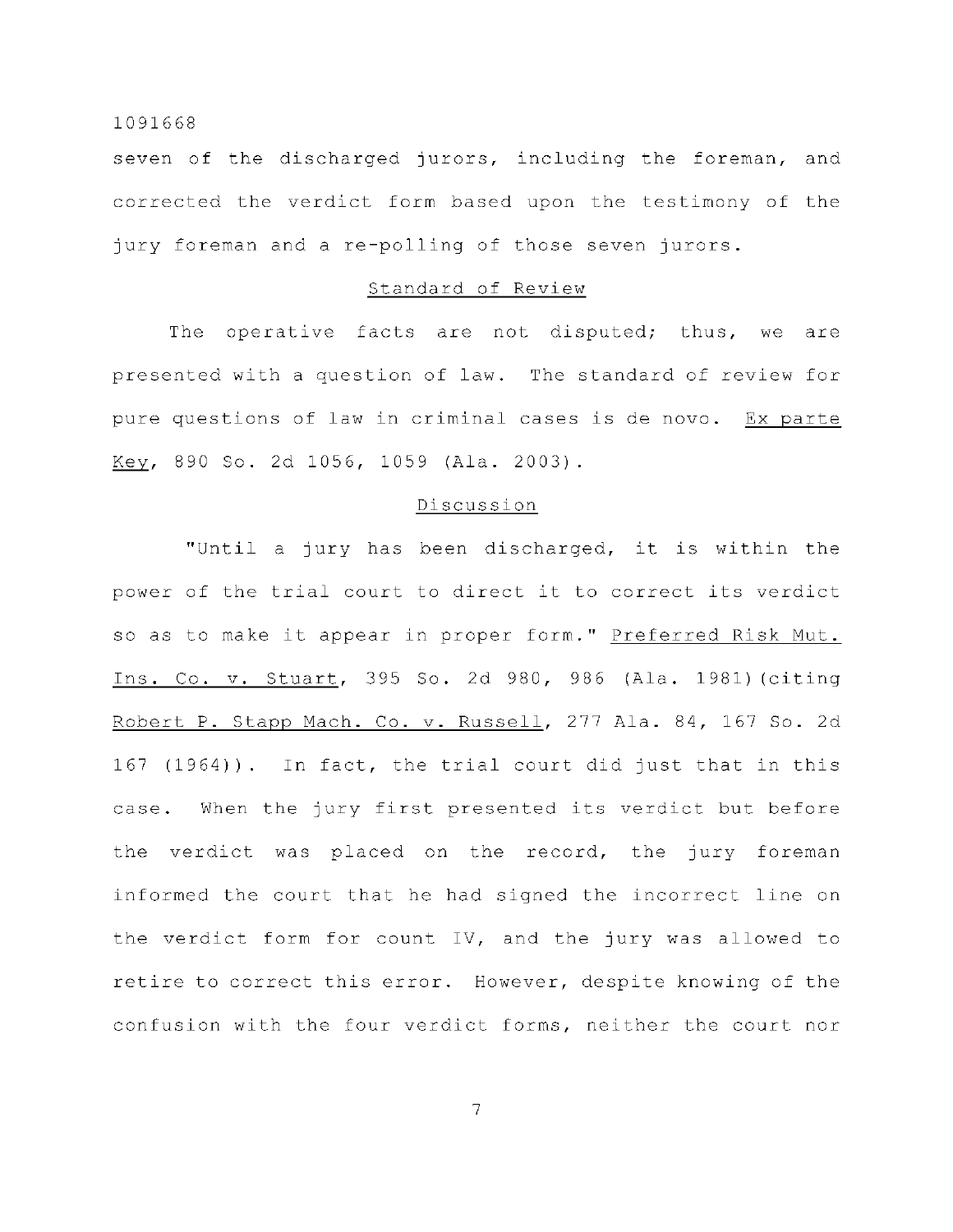counsel read the verdict forms contemporaneously with the polling of the jury or before the jury was discharged.

"It is ... clear under our authorities that the discharge of the jury by the trial court ends their consideration of the case." Preferred Risk, 395 So. 2d at 986 (citing St. Clair v. Caldwell & Riddle, 72 Ala.  $527$  (1882)). This Court has stated:

"It is the duty of the [trial] court, and of the prosecuting officer, to look after its form and substance, so far as to prevent an unintelligible, or a doubtful, or an insufficient verdict from passing into the records of the court, to create embarrassments afterward and perhaps the necessity of a new trial."

Allen v. State, 52 Ala. 391, 392 (1875). In this case, the verdict forms were not reviewed before the jury was discharged, and the record contained a verdict form for count II indicating a "not guilty" verdict while a poll of the jury had indicated a finding of "guilty" on that same count. Upon realizing the conflict, the trial court recalled the seven available members of the discharged jury to correct the verdict form.

On review, the Court of Criminal Appeals upheld this amended verdict as a clerical correction authorized by Rule 29, Ala. R. Crim. P., which provides, in pertinent part, that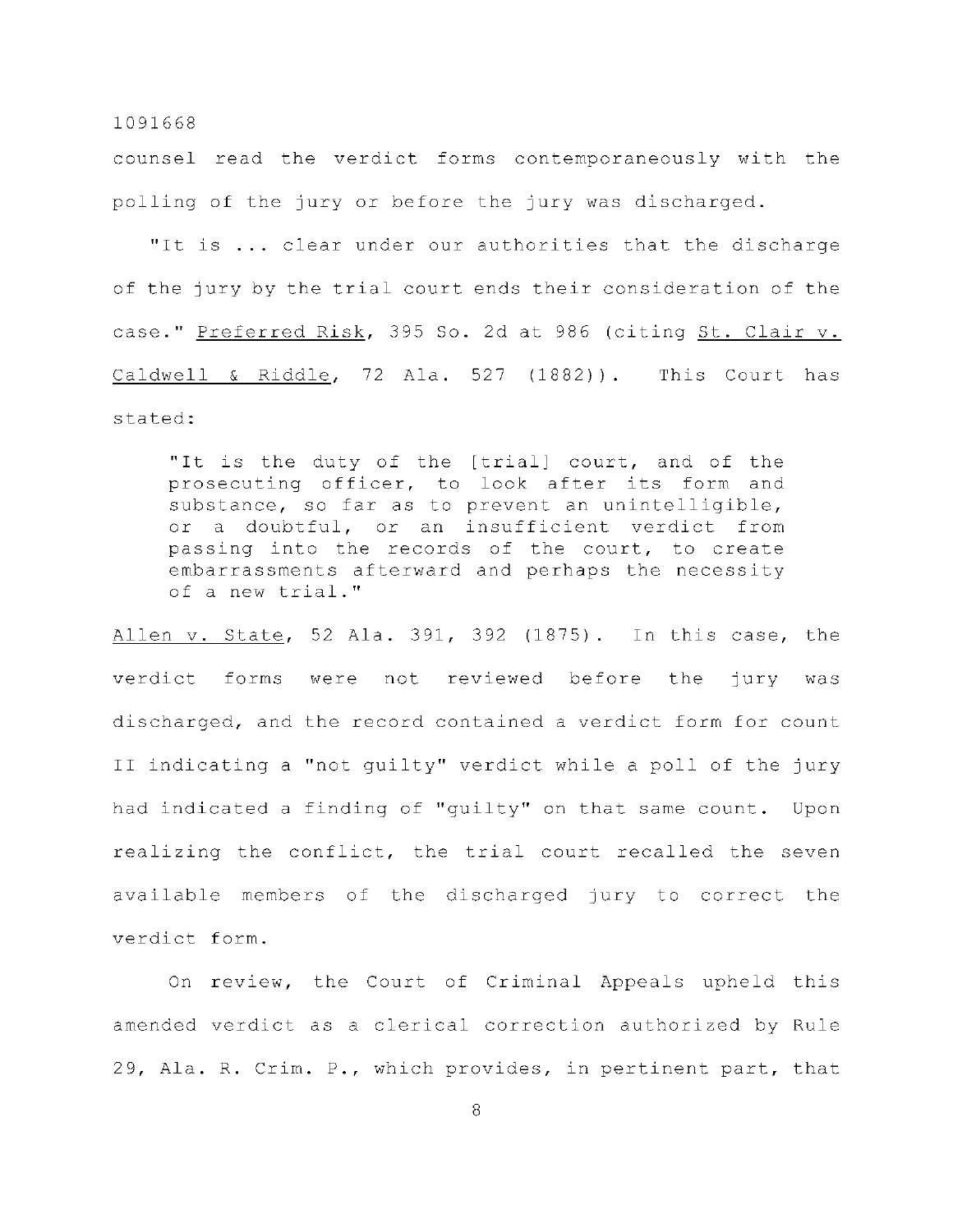"[c]lerical mistakes in judgments, orders, or other parts of the record, and errors arising from oversight or omission may be corrected by the court at anytime of its own initiative or on the motion of any party and after such notice, if any, as the court orders." The Court of Criminal Appeals relied in part on Deramus Hearing Aid Center, Inc. v. American Hearing Aid Associates, Inc., 950 So. 2d 292 (Ala. 2006). In Deramus, the trial court inadvertently signed an order entering a summary judgment for the defendants and subsequently corrected its mistake by rescinding that order and signing a summaryjudgment order in favor of the plaintiffs, as it had originally intended to do, pursuant to the authority granted it by Rule 60(a), Ala R. Civ. P., from which Rule 29, Ala. R. Crim. P., is directly taken. See Committee Comments to Rule 29, Ala. R. Crim. P. This Court held that "[t]he type of correction in the instant case was clerical in that the correction did not involve one of judicial reasoning, i.e., a mistake of fact or modification of an original judgment, which would require judicial discretion under Rule  $60(b)$ , Ala. R. Civ. P." Deramus, 950 So. 2d at 295.

Deramus, however, is distinguishable from the present case. In Deramus, the sole party responsible for the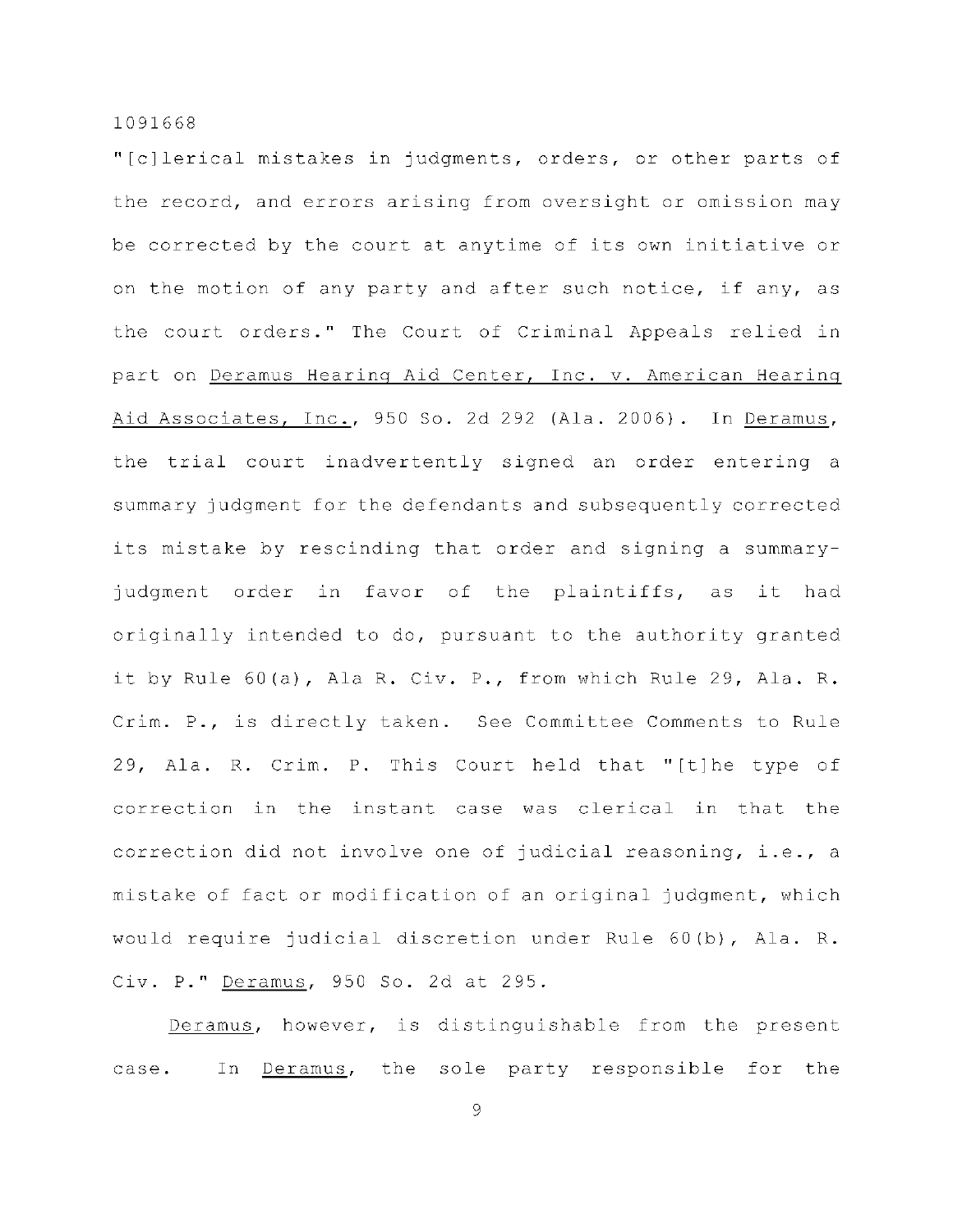dispositive judgment and the clerical error relating thereto was the judge. He was never "discharged" or otherwise removed from his judicial duties between the time the clerical error was committed and the time it was corrected. Further, because it was a civil action, Deramus was not affected by doublejeopardy concerns. In the present case, the only entity authorized at law to determine the verdict as to count II of the indictment charging Lamb was the jury. At the moment the jury was discharged, the record contained a written verdict form stating the jury had found Lamb "not guilty" as to count II and the trial court had polled the jurors, who indicated that they had rendered a quilty verdict as to that same count.

Undertaking to change a jury's verdict, whether in written or oral form, is unavoidably a substantial change, not a mere correction of a clerical mistake, and such a change should have been noticed, altered, and entered on the record before the jury was discharged, the moment that "ends [its] consideration of the case." Preferred Risk, 395 So. 2d at 986 (citing St. Clair, supra). It is clear from the record that the trial court was not making this correction pursuant to Rule 29, Ala. R. Crim. P., because Rule 29 allows the court to make such a correction "at anytime of its own initiative."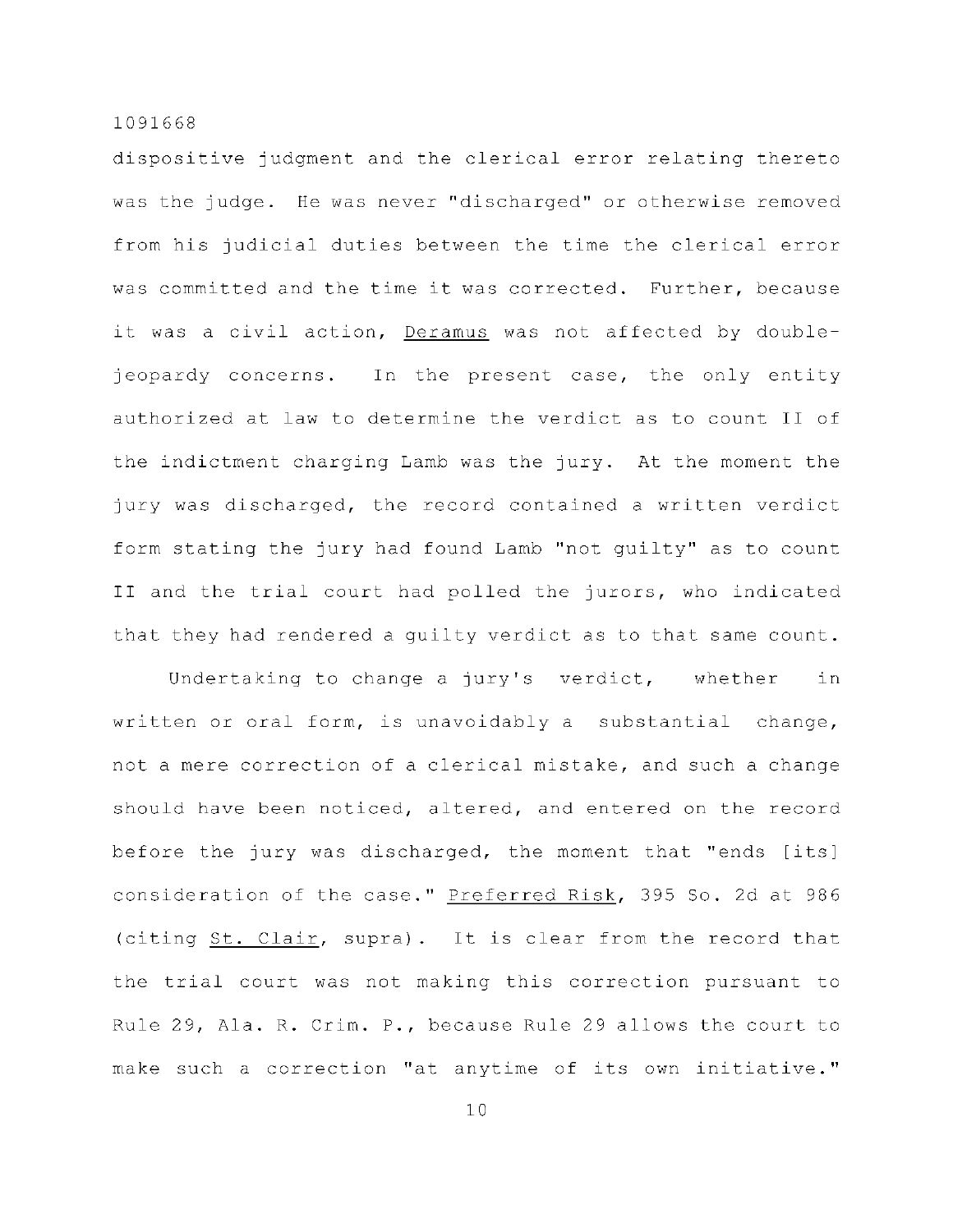Rather, the trial court recalled seven of the discharged jurors, inquired of their intent on the record, re-polled them as to the verdict, and requested that the jury foreman make the necessary correction on the verdict form for count  $II$ .

In Hayes, 44 Ala. App. at 501-02, 214 So. 2d at 710, the Court of Appeals summarized this Court's jurisprudence on this issue as follows: "When a jury has been discharged by the court and has left the courtroom so as to place themselves beyond the immediate, continuous control of the court, their connection with the case ceases to exist and thereafter that case is beyond their control." (Emphasis added.) In Hayes, the jury read the verdict in court and was then discharged. After the jurors left the courtroom, it was discovered that the jurors had returned two written verdicts, although they had been instructed to return only one. The court sent the bailiff to retrieve the jurors. The bailiff returned "15 or 20 minutes" later with "some" of the jurors, and the other jurors returned a few minutes after that. 44 Ala. App. at  $500-01$ , 214 So. 2d at 710. The Court of Appeals held that "once the jury has been discharged and left the court's control, they could not thereafter be resummoned in order to correct or amend a verdict which is insufficient in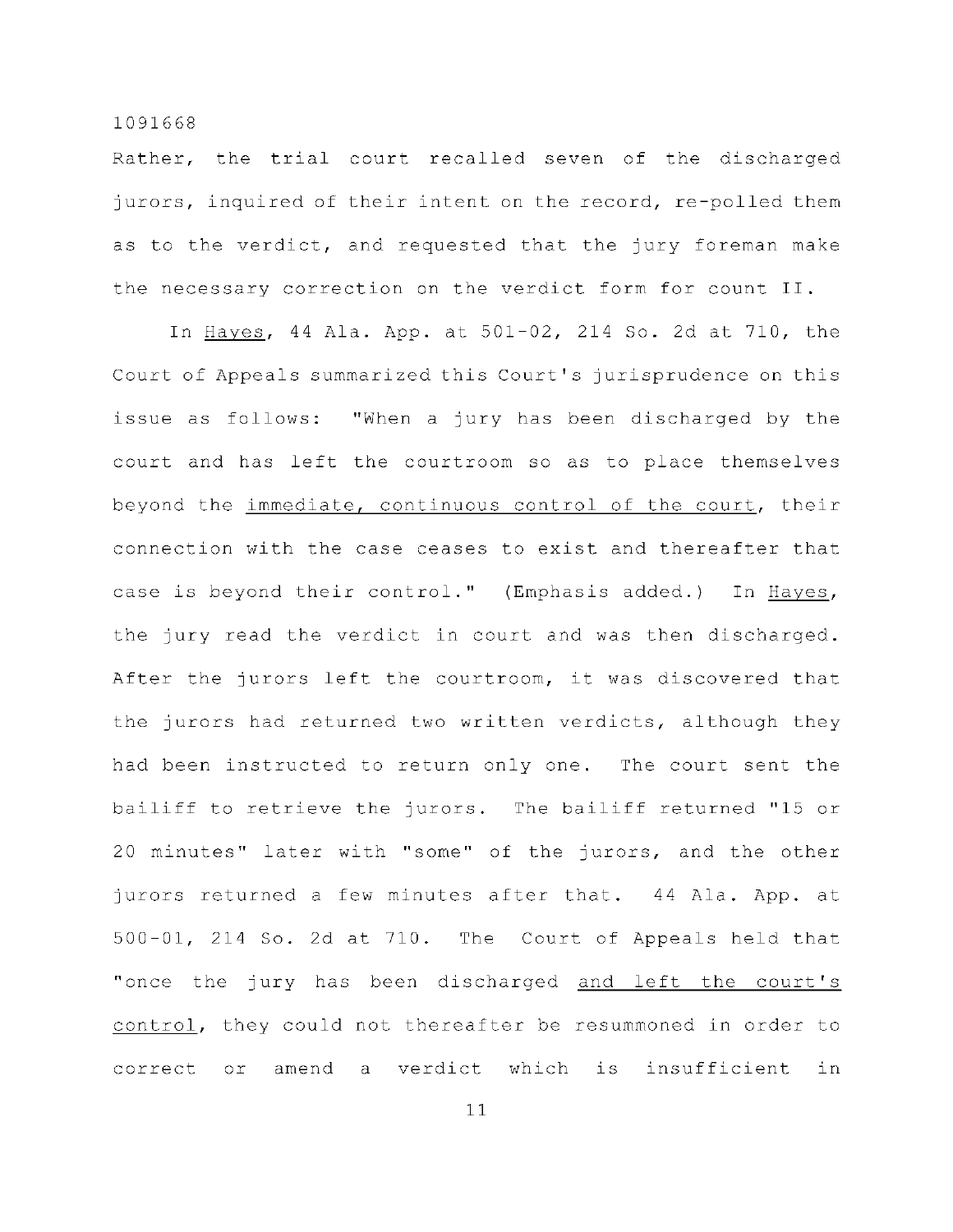substance."  $44$  Ala. App. at  $502$ ,  $214$  So. 2d at  $710$  (emphasis added). This reasoning is consistent with this Court's reasoning in Preferred Risk. "'Although [this Court's prior] cases do not expressly determine the point, the inference is irresistible that where the verdict is received, recorded, and the jury dismissed, as here, they have not the power to alter their verdict.'" 395 So. 2d at 986 (quoting Walters v. Junkins, 16 Serg. & Rawle 414, 16 Am. Dec. 585 (Pa. 1826)).

A critical concern raised by a jury's discharge, later recall, and subsequent rendering of a second verdict is the possibility that "'any outside influence'" could be brought to bear on the jurors or the jurors could be "'communicated with or tampered with by any person'" during the "'very few minutes that transpired between the time of discharge and recall.'" Preferred Risk, 395 So. 2d at 988 (quoting Masters v. State, 344 So. 2d 616, 619 (Fla. Dist. Ct. App. 1977)).

At Lamb's trial, the jury was outside the courtroom and outside the presence and supervision of any officer of the court for a few minutes between its discharge and the recall. Additionally, five members of that jury were completely unavailable and did not participate in that recall. Even if this Court were to somehow overlook the possibility of taint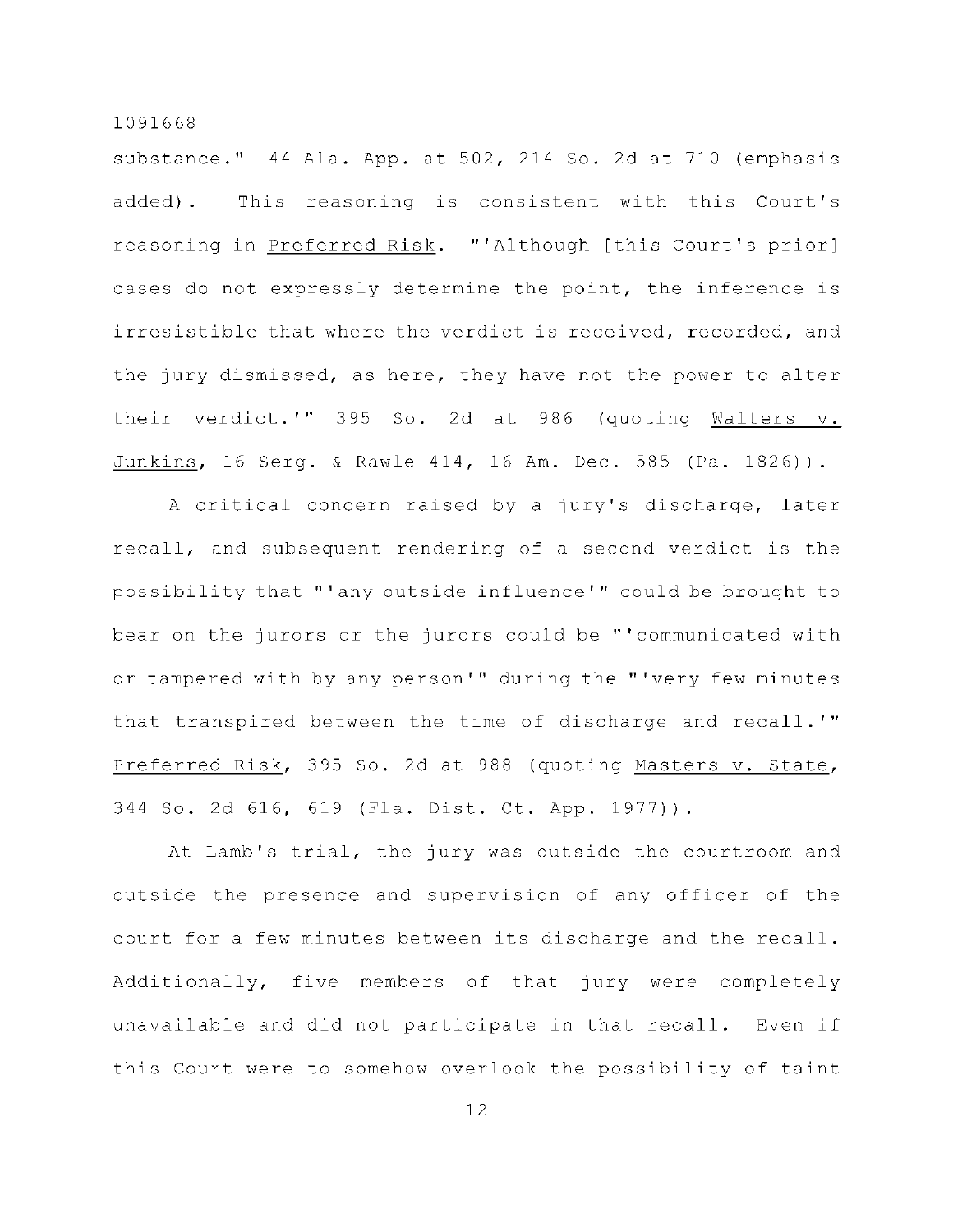once this jury was formally discharged and beyond the presence and supervision of the court, a significant concern remains that five members of the discharged jury were not available to attempt to correct the inconsistent verdicts.

An additional concern raised by the facts of this and similar cases, as this Court discussed in Preferred Risk, is the appearance of impropriety. 395 So. 2d at 987. The integrity of jury verdicts and their acceptance by the society governed by them are "at the very root and branch of the jury system itself."  $395$  So. 2d at 987. What is before us  $-$  a correction to inconsistent verdicts on a single count of an indictment by seven members of a discharged jury who had been beyond the presence and supervision of the court  $-$ - certainly appears improper.

# Conclusion

The jury delivered two inconsistent verdicts as to count II of the indictment charging Lamb with first-degree sexual abuse, one of which was a written verdict form finding Lamb "not quilty," which became final when it was accepted by the court and the jury discharged.<sup>3</sup> The jury then left the

 $3$ This Court is releasing another case on this date, Ex parte T.D.M., [Ms. 1091645, October 28, 2011] So. 3d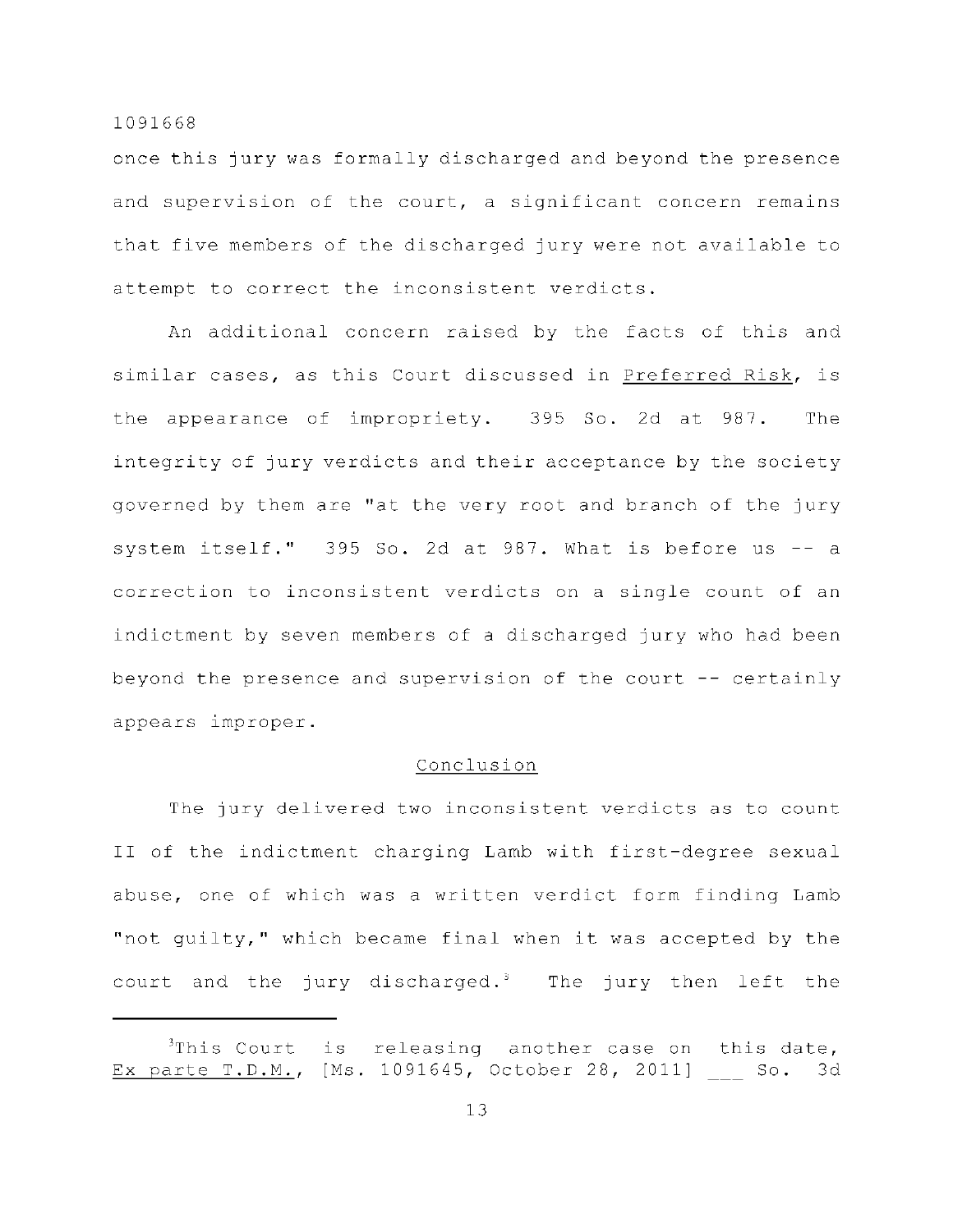presence and supervision of the court. Thereafter, neither the jury nor the trial court had the power to alter the verdict. Preferred Risk, 395 So. 2d at 987. The written verdict form for count II signed by the jury foreman that was delivered to the court indicated that the jury found Lamb "not guilty" of sexual abuse in the first degree, as charged, and that is the verdict that must stand. Any subsequent alteration of the verdict under the facts of this case would subject Lamb to being placed twice in jeopardy for a crime he had been acquitted of and would violate his rights against double jeopardy under the United States Constitution and the Alabama Constitution.

The Court of Criminal Appeals' affirmance of the Tallapoosa Circuit Court's summary dismissal of Lamb's Rule 32 petition therefore must be reversed and the cause remanded to that court for further proceedings consistent with this opinion .

REVERSED AND REMANDED.

<sup>(</sup>Ala. 2011), with analogous facts and a similar outcome. We note that the problematic recalling of a discharged jury can be avoided in all cases if, before the jury is discharged, the court polls the jury and the court and all counsel review the written verdict form or forms.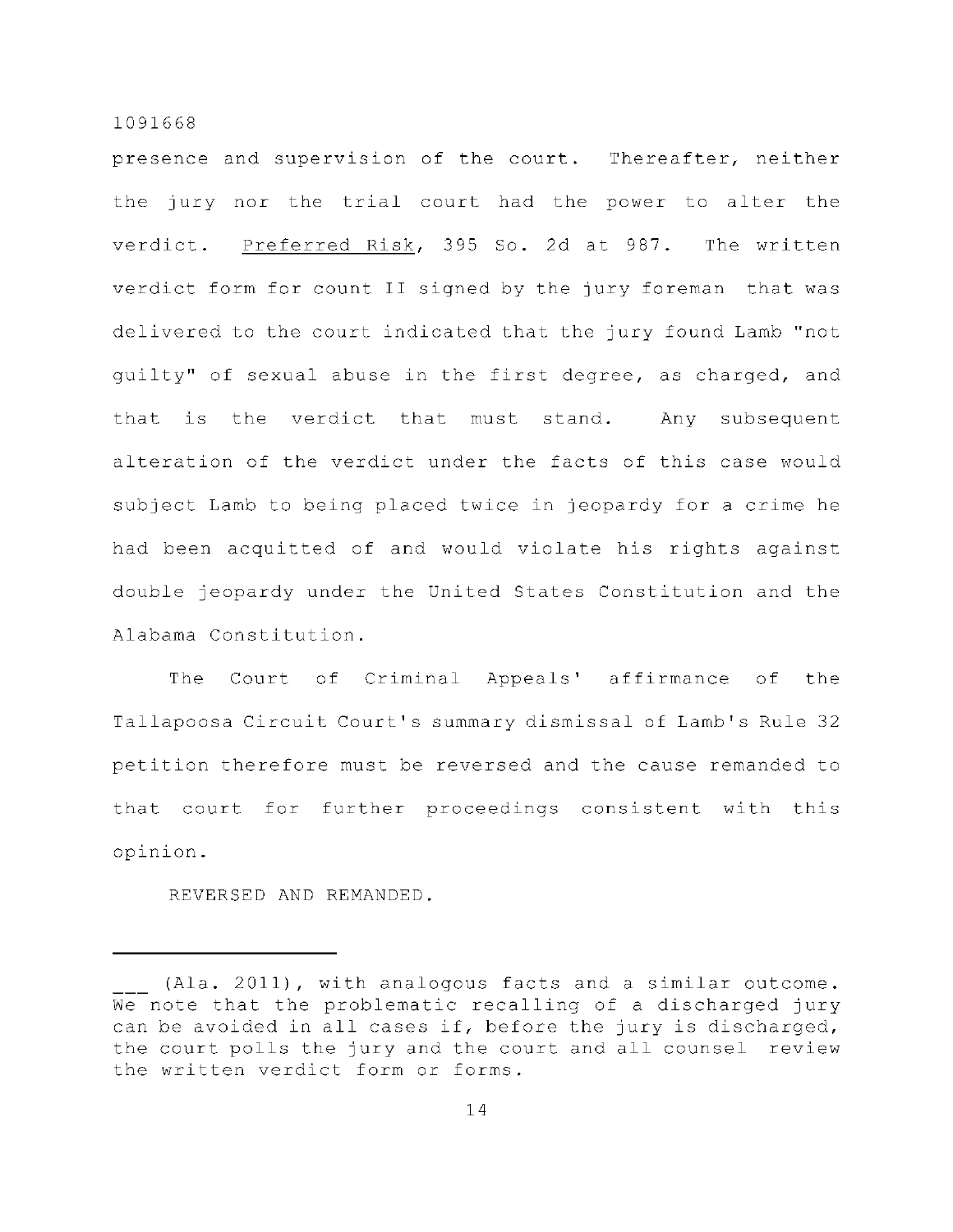Malone, C.J., and Woodall, Stuart, Bolin, Parker, and Murdock, JJ., concur.

Shaw, J., dissents.

Main and Wise, JJ., recuse themselves.\*

\*Justice Main and Justice Wise were members of the Court of Criminal Appeals when that court considered this case.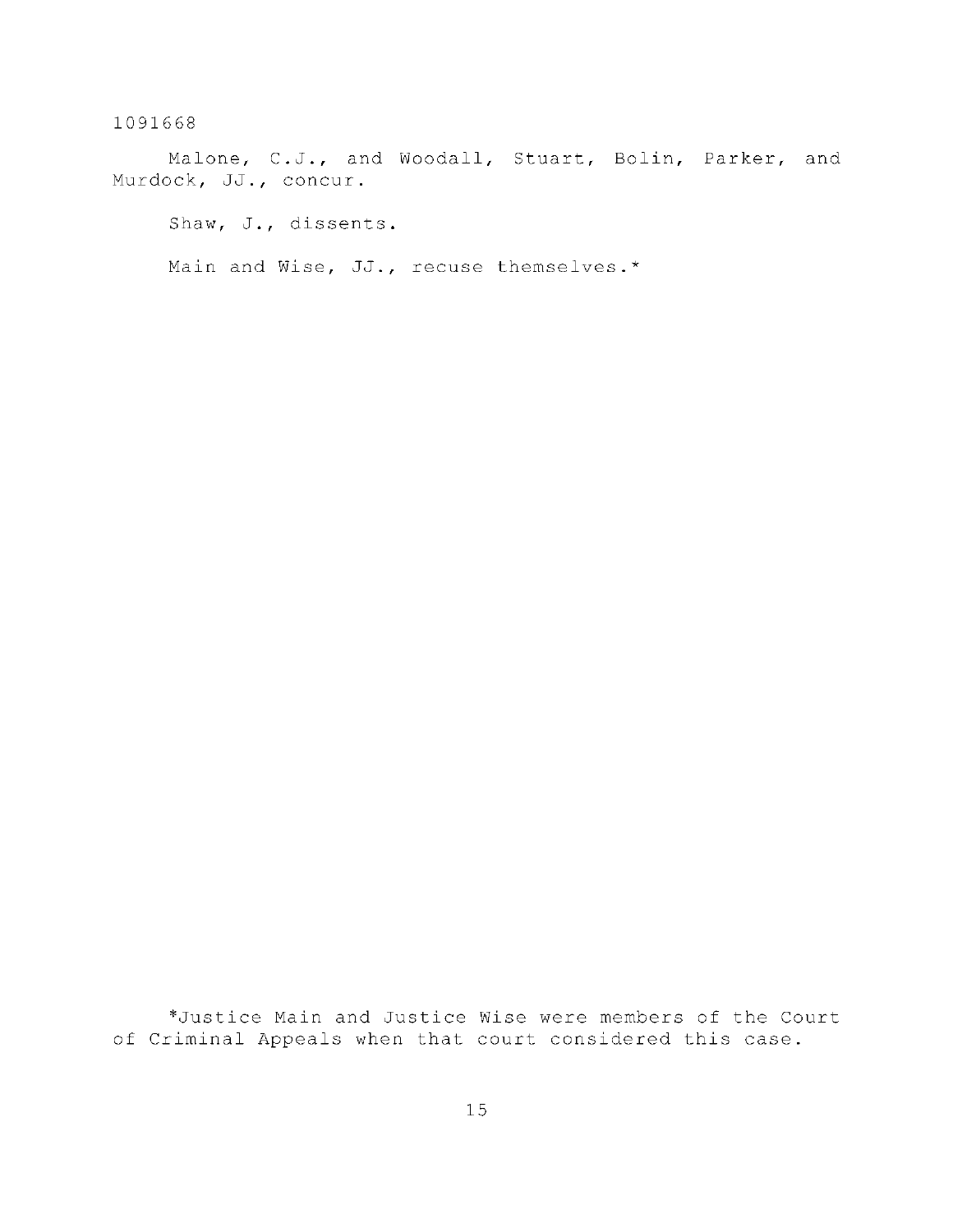SHAW, Justice (dissenting).

I respectfully dissent. The jury in this case was charged on four counts. After the deliberations, the jury foreman orally announced guilty verdicts as to counts  $I$ ,  $II$ , and III. The foreman then indicated to the trial court that the written verdict form was incorrect as to count IV, and the jury returned to the jury room to clarify its verdict on count IV. The jury returned and delivered an oral verdict of "not quilty" as to count IV. The written verdict form delivered to the trial court, however, indicated that the jury had found the defendant "not guilty" on count II. This fact was not discovered until after the jury had been discharged.

I agree that the oral verdict delivered by the foreman on count II, a verdict finding the defendant quilty, conflicts with the written verdict form indicating a verdict of "not quilty" on that count. If the facts of this case ended there, I would agree that a reversal of the Court of Criminal Appeals' judgment was appropriate.

However, after receiving the oral verdict of not guilty on count IV, the trial court undertook to confirm the quilty verdicts on counts I, II, and III. The trial court stated: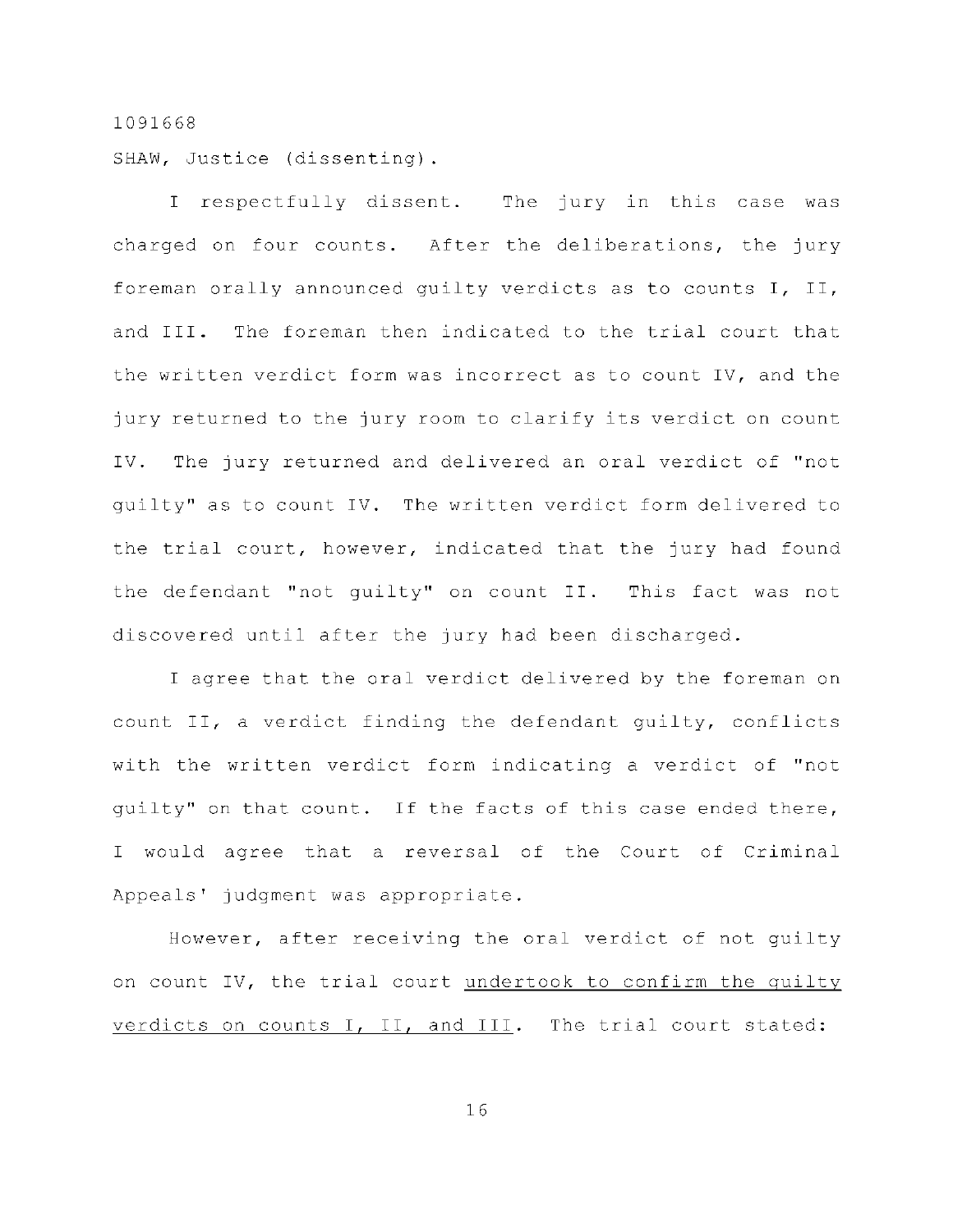"All right. Ladies and gentlemen, as to counts one, two, and three, I am going to poll you. What I mean, I am going to ask you individually whether this verdict is your verdict individually. ... And this pertains to all three verdicts that you have voted quilty on. All right? Were these your verdicts? "

Each individual juror then confirmed that they found the defendant guilty as to counts I, II, and III.

There is no confusion in this case as to the jury's actual verdict on count II: the jurors individually confirmed the foreman's oral verdict of "guilty" on that count. The trial court specifically indicated that it was going to inquire as to each juror's verdict on counts I, II, and III for the purpose of ensuring that the "three verdicts that you  $\ldots$  voted quilty on" were "your verdicts."<sup>4</sup> This clarified and rectified any existent conflict between the oral verdict already delivered by the foreman and the written verdict already delivered to but not yet read by the trial court. After the jury was polled, the inconsistency was resolved.<sup>5</sup>

 $1$  cannot conclude that there existed a juror or jurors who actually intended to deliver a quilty verdict only on two counts but then specifically confirmed when polled that he or she delivered a quilty verdict on three counts.

 $\text{In } \underline{\text{Ex}}$  parte T.D.M., [Ms. 1091645, October 28, 2011] So. 3d (Ala. 2011), a decision released today, the trial court discharged the jury before the verdict could be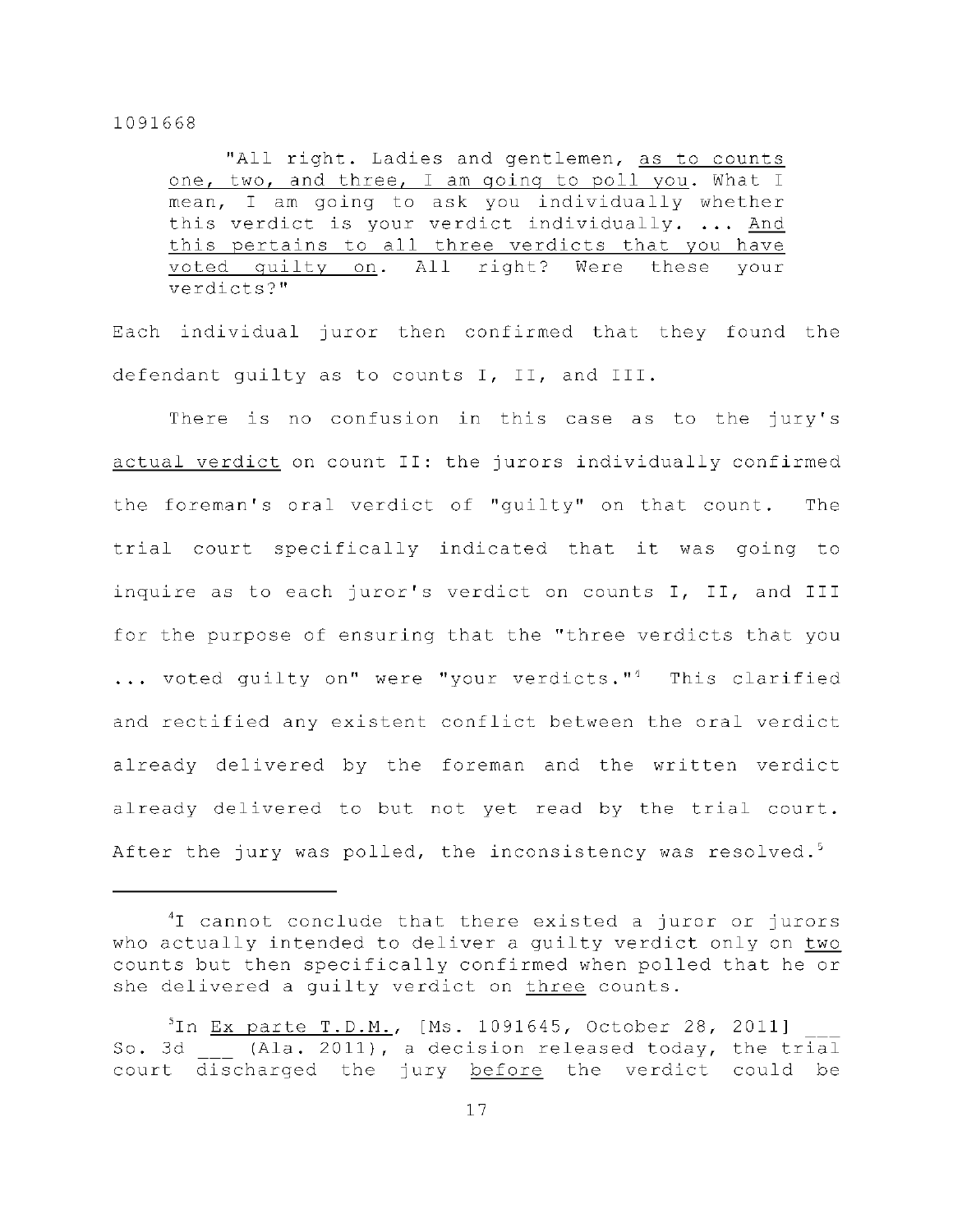As noted in the main opinion, the trial court attempted to reassemble the dismissed jury for the purpose of correcting the written verdict form. I agree that the trial court could not allow the jury to amend its verdict after the jury had been dismissed. Hayes v. State, 44 Ala. App. 499, 502, 214 So. 2d 708, 710 (1968) ("[O]nce the jury has been discharged and left the court's control, they could not thereafter be resummoned in order to correct or amend a verdict."). However, any error committed by the trial court was harmless because under Rule 29, Ala. R. Crim. P., the trial court has the power to correct a mistake on the written verdict form. Specifically, Rule 29 allows a trial court to correct "[c]lerical mistakes in judgments, orders, or other parts of the record, and errors arising from oversight or omission ...." The "clerical errors" that can be corrected under Rule 29 include "'errors by others, such as a jury foreman, counsel, a party, or the judge himself.'" Dollar v. State, 687 So. 2d 209, 210 (Ala. 1996) (quoting Continental Oil Co.  $v$ . Williams, 370 So. 2d 953, 954 (Ala. 1979) (emphasis

confirmed. The trial court in that case attempted to recall the jury to amend its verdict in violation of the "the general rule that a jury cannot be recalled after discharge to amend its verdict." So. 3d at .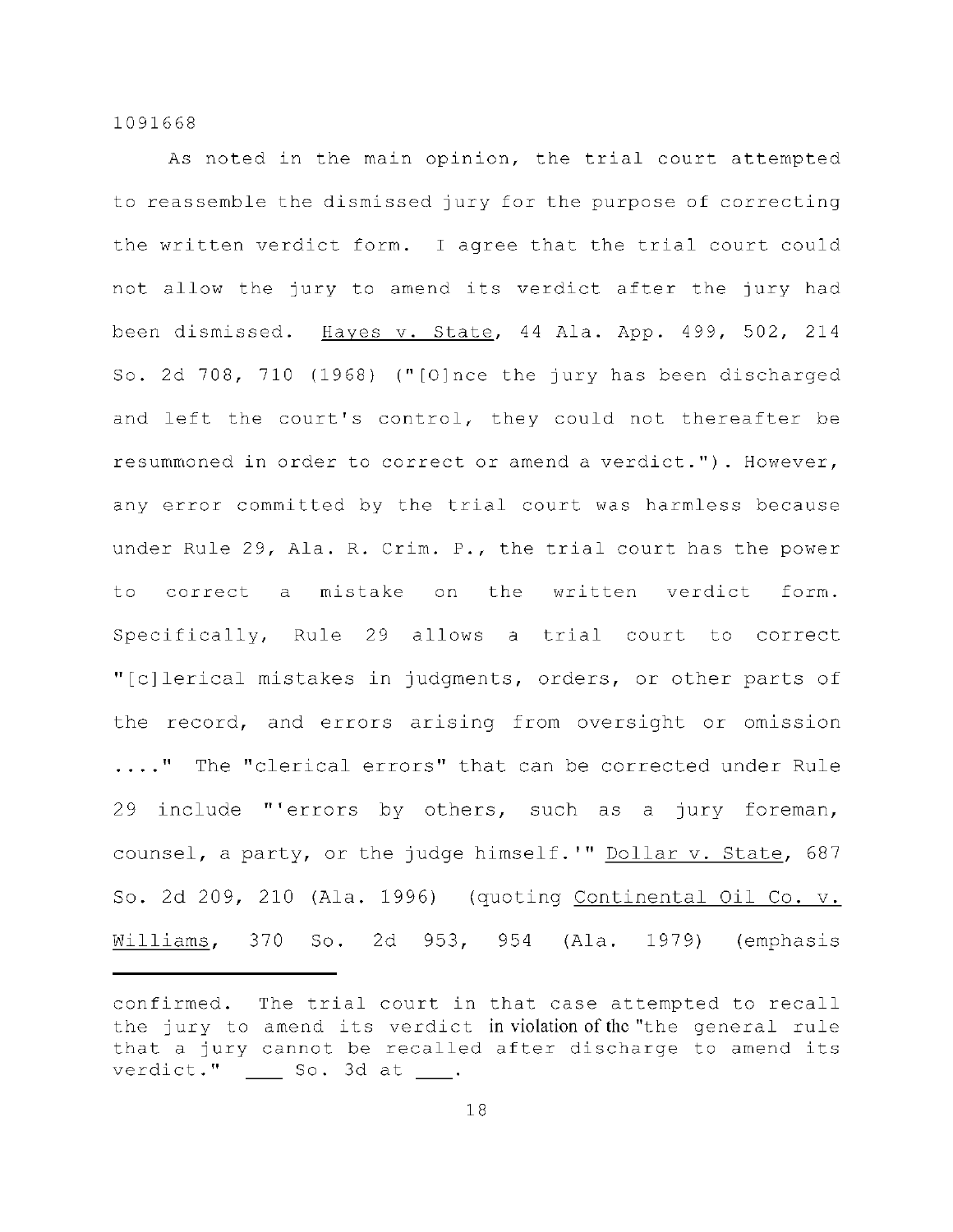omitted)).<sup>6</sup> As the Court of Criminal Appeals noted, Rule 29 "authorize $[s]$  the court to correct a clerical error in the record to accurately reflect the judgment that was rendered, i.e., to speak the truth."  $Lamb$  v. State, [Ms. CR-08-1682, June 25, 2010] So. 3d , \_\_ (Ala. Crim. App. 2010). The jury's true verdict, as confirmed and clarified by the trial court's polling of the jury, was a verdict of "quilty" on count II. The trial court was free under Rule 29 to correct the mistake of the foreman on the written verdict form so that it would represent the jury's true verdict expressed when it was polled.

The main opinion appears to elevate the written verdict over the oral verdict and appears to say that the trial court has no authority to alter a written verdict.  $\quad \_ \$  So. 3d at  $\_\_\_$ . Under Rule 26.1, Ala. R. Crim. P., a judgment is "the adjudication of the court" based on, among other things, "the verdict of the jury." Although Rule  $23.1(a)$ , Ala. R. Crim. P., states that a "verdict of the jury ... shall be in

 $^{\circ}$ Continental Oil involved a discussion of Rule 60(a), Ala. R. Civ. P. "Because Rule 29 is taken directly from Rule 60(a), Ala. R. Civ. P., cases construing Rule  $60(a)$  should be examined to determine the proper construction to be placed on Rule 29." Dollar, 687 So. 2d at 210.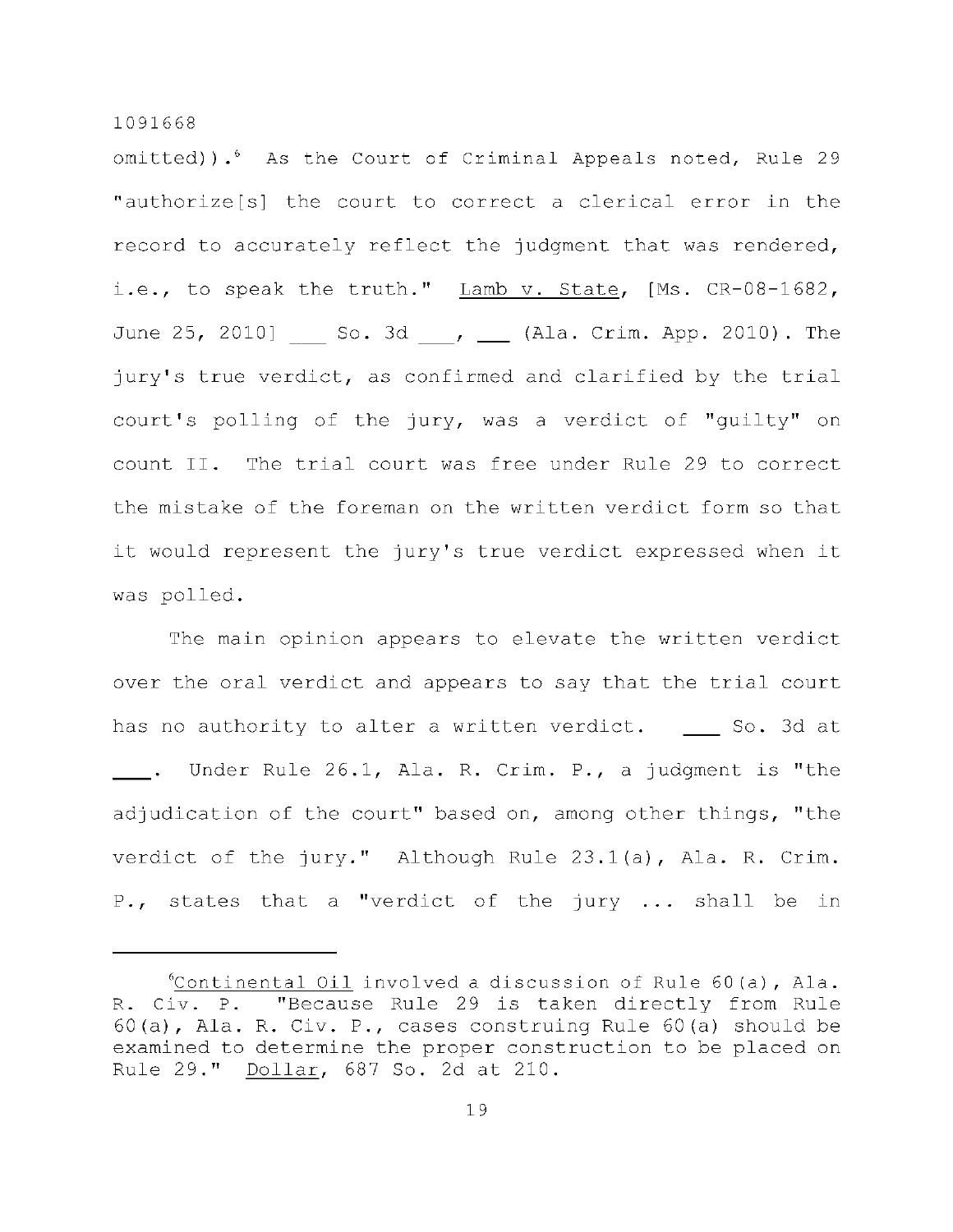writing" and that written verdicts are "preferable" to oral verdicts, "case law states that it is not essential to a verdict that the verdict be in writing." Committee Comments to Rule 23.1. The trial court is thus free to enter a judgment on an oral verdict as well as on a written verdict. In the instant case, the jury members confirmed that the oral verdict delivered by the foreman on count  $II$  -- "quilty" -was "their verdict," and the trial court was free to enter its judgment finding Lamb guilty on count II based on that oral verdict .

In Hayes v. State, the defendant was charged with grand larceny and with buying, receiving, or concealing stolen property. The jury was given three verdict forms: "(1) One for Grand Larceny; (2) one for buying, receiving, or concealing stolen property; and (3) one for not guilty."  $44$ Ala. App. at 500, 214 So. 2d at 709. The jury was instructed to return only one form. After deliberations, the jury reached a decision and gave an oral verdict finding the defendant guilty of grand larceny. After the jury was discharged, it was discovered that the jury foreman, contrary to the trial court's instruction, had completed and signed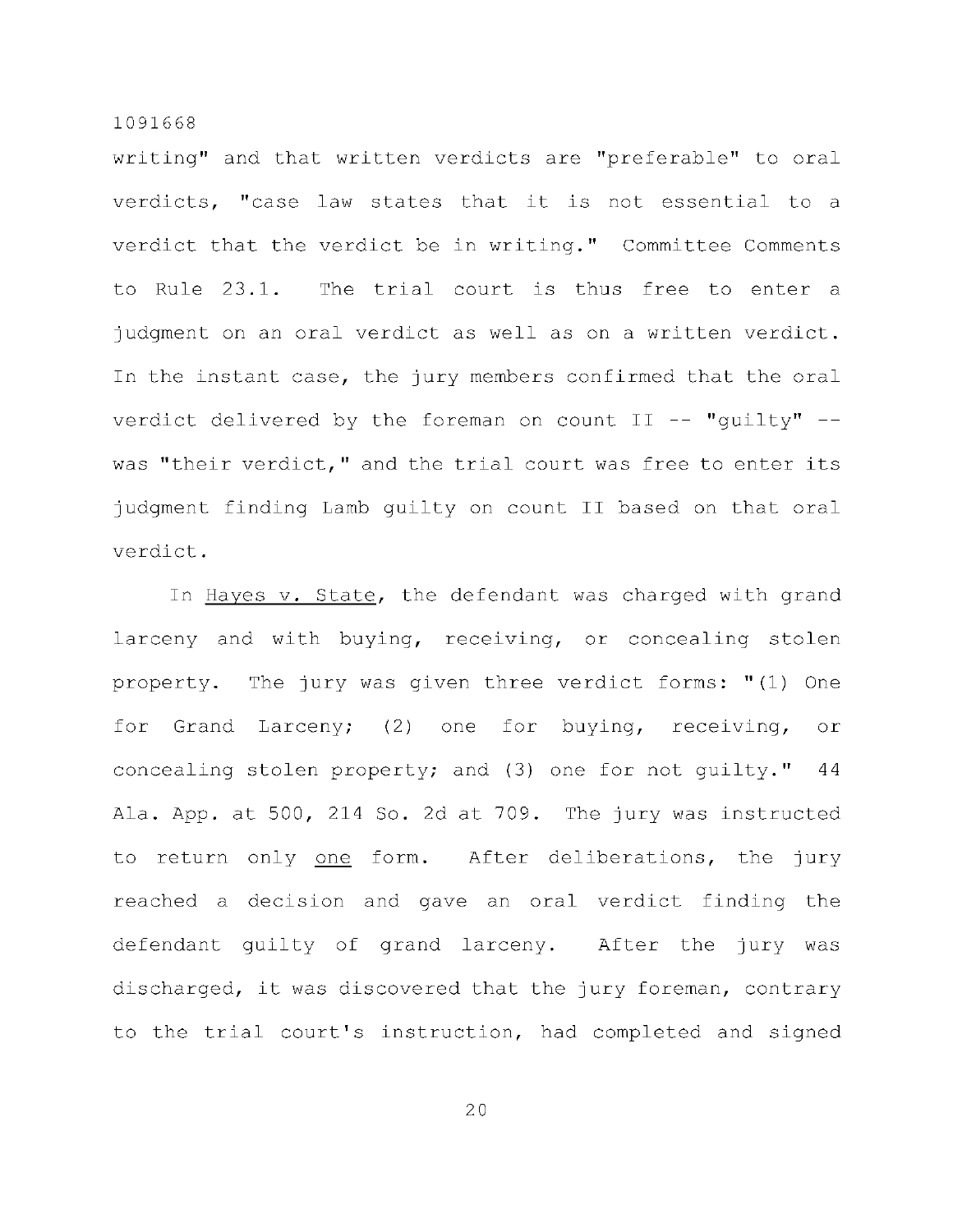both the verdict form finding the defendant quilty of grand larceny and the form finding him quilty of buying, receiving, or concealing stolen property.

The jury's verdict, the court stated, was "insufficient in substance." 44 Ala. App. at 502, 214 So. 2d at 710. An ambiguity existed because the two written verdicts could not both stand, and one of the written verdicts conflicted with the oral verdict. Unlike the present case, before the jury could be polled as to its true verdict, it was discharged. On application for rehearing, the State contended that the oral verdict should be given precedence over the written verdicts. The court rejected that argument, stating:

"Although a verdict may be written or oral, where there is both a written and oral verdict, it is necessary that each be in accord with the other. If any inconsistence or ambiguity exists in the verdict, it must be corrected prior to the dismissal of the jury and failure to do so, as in the instant case, will result in a reversal of the case upon trial. "

44 Ala. App. at  $502$ ,  $214$  So. 2d at  $711$  (emphasis added). Hayes states that any inconsistency or ambiguity in "the verdict" must be resolved before the jury is dismissed. It does not stand for the proposition that a written verdict must be clarified and amended before the jury is discharged in order